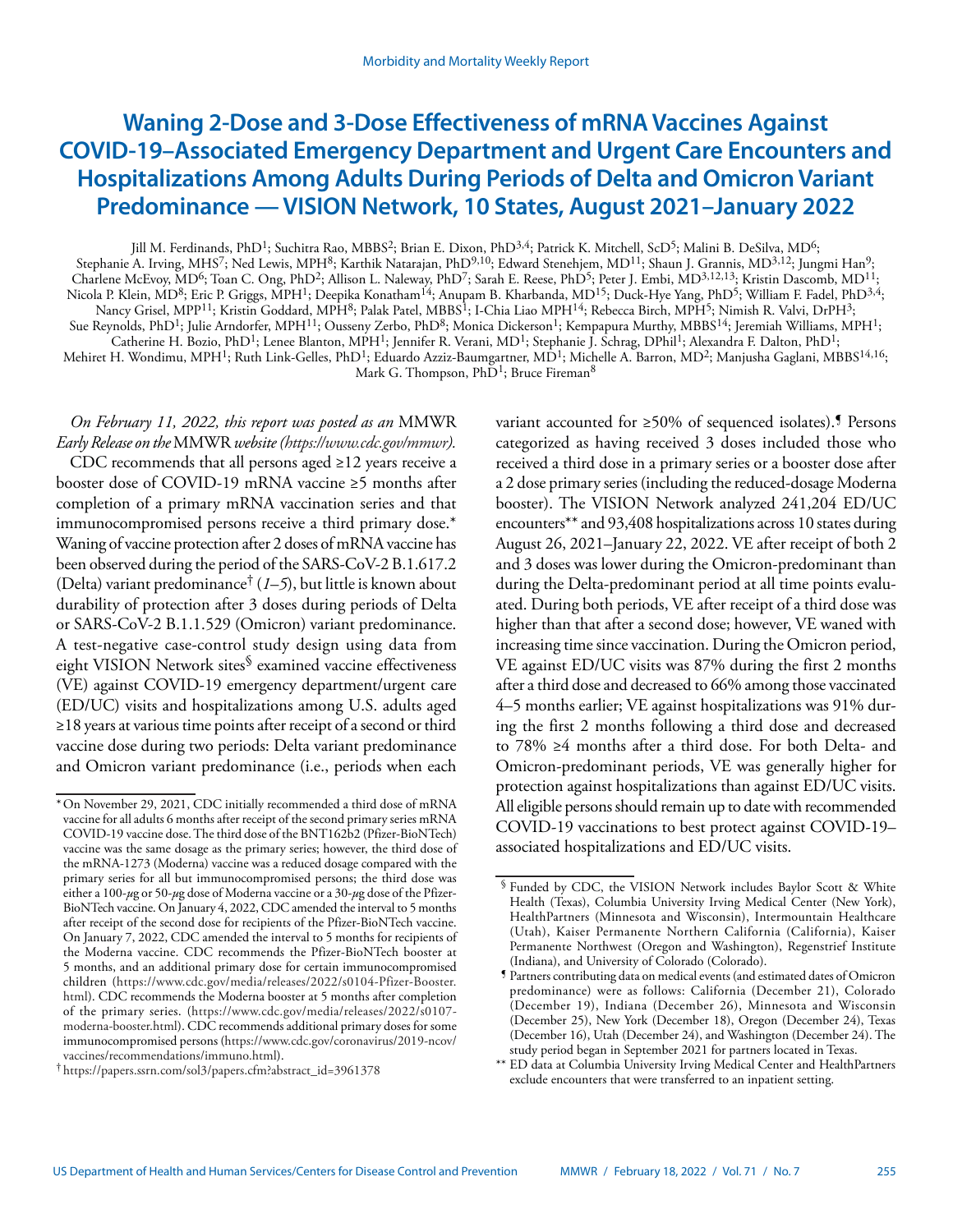VISION Network methods have been previously published (*6*). Eligible medical encounters were defined as those among adults aged ≥18 years with a COVID-19–like illness diagnosis†† who had received molecular testing (primarily reverse transcription–polymerase chain reaction assay) for SARS-CoV-2, the virus that causes COVID-19, during the 14 days before through 72 hours after the medical encounter. The study period began on August 26, 2021, 14 days after the first U.S. recommendation for a third mRNA COVID-19 vaccine dose.§§ The date when the Omicron variant accounted for ≥50% of sequenced isolates was determined for each study site based on state and national surveillance data. Recipients of Ad.26.COV2.S (Janssen [Johnson & Johnson]) vaccine, 1 or >3 doses of an mRNA vaccine, and those for whom <14 days had elapsed since receipt of any dose were excluded.

VE was estimated using a test-negative design, comparing the odds of a positive SARS-CoV-2 test result between vaccinated and unvaccinated patients using logistic regression models conditioned on calendar week and geographic area and adjusting for age, local virus circulation, immunocompromised status, additional patient comorbidities, and other patient and facility characteristics.¶¶ Immunocompromised status was identified by previously published diagnosis codes.\*\*\* Vaccination status was categorized based on the number of vaccine doses received and number of days between receipt of the most recent vaccine dose and the index medical encounter date (referred to as time since vaccination).††† Patients with no record of mRNA vaccination before the index date were considered unvaccinated. Persons categorized as having received 3 doses included those

who received a third dose in a primary series or a booster dose after a 2 dose primary series (including the reduced-dosage Moderna booster).

A standardized mean or proportion difference ≥0.2 indicated a nonnegligible difference in distributions of vaccination or infection status. The most remote category of time since vaccination was either  $\geq 4$  months or  $\geq 5$  months, depending on data availability (no hospitalizations were observed ≥5 months after receipt of a third dose during either period). To test for a trend in waning, time since vaccination categories were specified as an ordinal variable (<2 months = 0; 2–3 months = 1; 4 months = 2;  $\geq$ 5 months = 3), with statistically significant waning indicated by a p-value <0.05 for the resulting regression coefficient. SAS (version 9.4, SAS Institute) and R software (version 4.1.2, R Foundation) were used to prepare data and perform statistical analysis.

For illustration purposes, the earliest and latest VE estimates for the trend are described. The overall trend can be statistically significant even though the precision of each estimate might be low, with the 95% CIs of estimates including zero. Analyses were stratified by two periods: Delta variant predominance and Omicron variant predominance. This study was reviewed and approved by the institutional review boards at participating sites and under a reliance agreement with the Westat, Inc. Institutional Review Board.§§§

Among 241,204 eligible ED/UC encounters, 185,652 (77%) and 55,552 (23%) occurred during the Delta- and Omicronpredominant periods, respectively (Table 1). Among persons with COVID-19–like illness seeking care at ED/UC facilities, 46% were unvaccinated, 44% had received 2 doses of vaccine, and 10% had received 3 doses. The median interval since receipt of the most recent dose before the ED/UC encounter was  $214$  days (IQR =  $164-259$  days) among those who had received 2 doses and 49 days (IQR = 30–73) among those who had received 3 doses (CDC, unpublished data, 2022).

During the Delta-predominant period, VE against laboratory-confirmed COVID-19–associated ED/UC encounters was higher after receipt of a third dose than after a second dose; however, VE declined with increasing time since vaccination (Table 2). Among recipients of 3 doses, VE was 97% within 2 months of vaccination and declined to 89% among those vaccinated ≥4 months earlier ( $p$ <0.001 for test of trend in waning VE).

<sup>††</sup> COVID-19–like illness diagnoses included acute respiratory illness (e.g., COVID-19, respiratory failure, or pneumonia) or related signs or symptoms (cough, fever, dyspnea, vomiting, or diarrhea) using diagnosis codes from the *International Classification of Diseases, Ninth Revision* and *International* 

*Classification of Diseases, Tenth Revision*. §§ [https://www.fda.gov/news-events/press-announcements/](https://www.fda.gov/news-events/press-announcements/coronavirus-covid-19-update-fda-authorizes-additional-vaccine-dose-certain-immunocompromised) [coronavirus-covid-19-update-fda-authorizes-additional-vaccine-dose-certain](https://www.fda.gov/news-events/press-announcements/coronavirus-covid-19-update-fda-authorizes-additional-vaccine-dose-certain-immunocompromised)[immunocompromised](https://www.fda.gov/news-events/press-announcements/coronavirus-covid-19-update-fda-authorizes-additional-vaccine-dose-certain-immunocompromised)

<sup>¶¶</sup> VE was calculated as [1 − odds ratio] x 100%, estimated using a test-negative design, which can be considered a case-control design in which case-patients were those whose outcome was confirmed COVID-19 and control patients were those with COVID-19–like illness and negative SARS-CoV-2 test results. All VE models were conditioned on calendar week and geographic area and adjusted for age, local virus circulation (percentage of SARS-CoV-2– positive results from testing within the counties surrounding the facility on the date of the encounter), propensity to be vaccinated (calculated separately for each VE estimate), and other patient and facility characteristics. Generalized boostered regression tree methods were used to estimate the propensity to be vaccinated based on sociodemographic characteristics, underlying medical conditions, and facility characteristics.

<sup>\*\*\*</sup> Immunocompromising conditions were derived from lists used in previous studies of large hospital-based or administrative databases and included the following conditions: 1) solid malignancies, 2) hematologic malignancies, 3) rheumatologic or inflammatory disorders, 4) other intrinsic immune conditions or immunodeficiencies, and 5) organ or stem cell transplants. [https://www.cdc.gov/mmwr/volumes/70/wr/mm7044e3.](https://www.cdc.gov/mmwr/volumes/70/wr/mm7044e3.htm?s_cid=mm7044e3_w) [htm?s\\_cid=mm7044e3\\_w](https://www.cdc.gov/mmwr/volumes/70/wr/mm7044e3.htm?s_cid=mm7044e3_w)

<sup>†††</sup> The index date for each medical visit was defined as either the date of collection of a respiratory specimen associated with the most recent positive or negative SARS-CoV-2 test result before the medical visit or the date of the medical visit (if testing occurred only after the admission or visit date).

<sup>§§§</sup> 45 C.F.R. part 46; 21 C.F.R. part 56.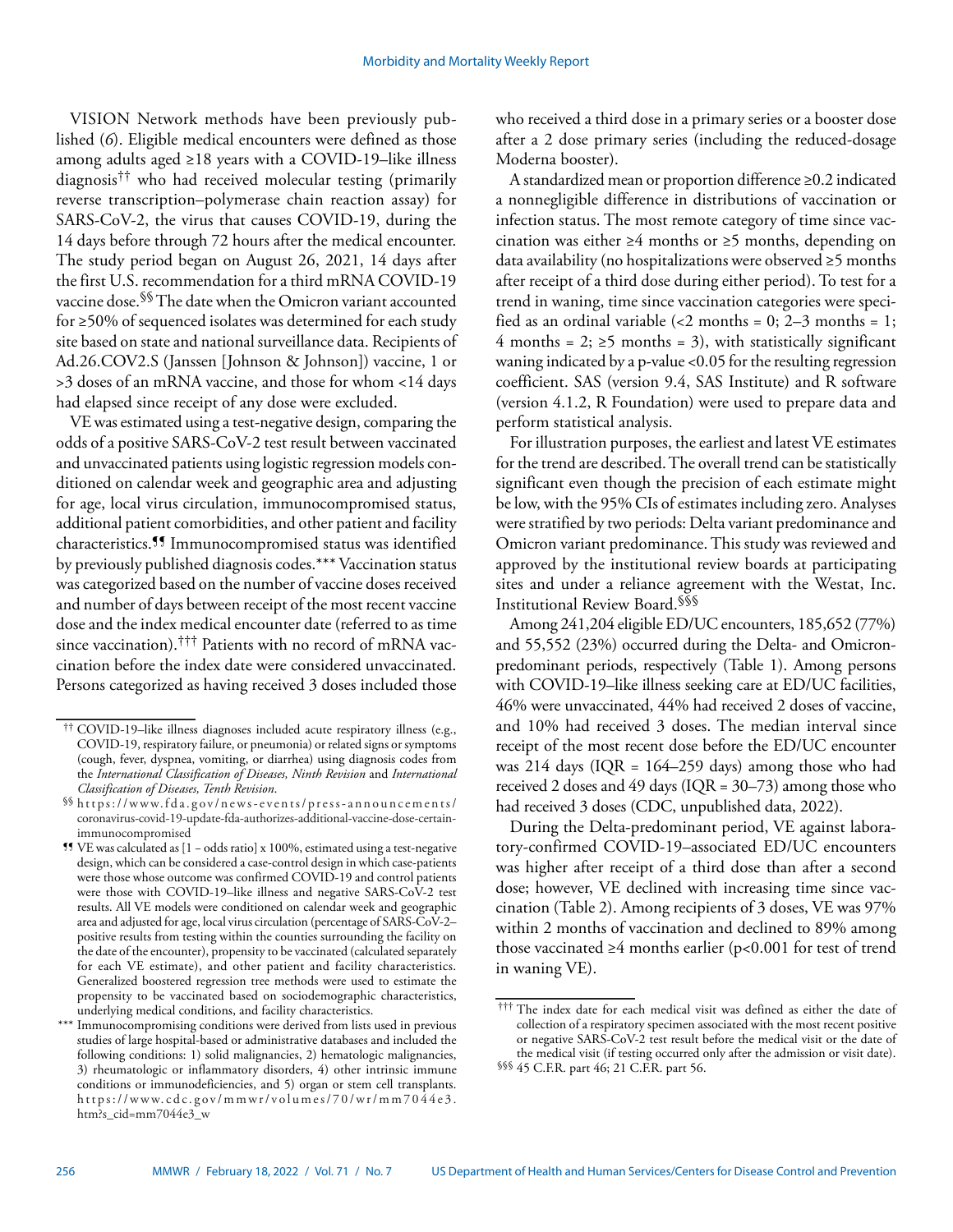|                                                 |                         | mRNA COVID-19 vaccination status<br>no. (row %) |                         |                             | SARS-CoV-2 test result<br>no. (row %) |                 |                 |                   |
|-------------------------------------------------|-------------------------|-------------------------------------------------|-------------------------|-----------------------------|---------------------------------------|-----------------|-----------------|-------------------|
| Characteristic                                  | Total no.<br>(column %) | Unvaccinated                                    | Vaccinated<br>(2 doses) | Vaccinated<br>$(3$ doses)** | SMD <sup>++</sup>                     | <b>Negative</b> | <b>Positive</b> | SMD <sup>++</sup> |
| All ED/UC encounters                            | 241,204 (100)           | 110,873 (46)                                    | 105,193 (44)            | 25,138 (10)                 |                                       | 179,378 (74)    | 61,826 (26)     |                   |
| Variant predominance period                     |                         |                                                 |                         |                             |                                       |                 |                 |                   |
| B.1.617.2 (Delta)                               | 185,652 (77)            | 86,074 (46)                                     | 85,371 (46)             | 14,207 (8)                  | 0.27                                  | 148,106 (80)    | 37,546 (20)     | 0.50              |
| B.1.1.529 (Omicron)                             | 55,552 (23)             | 24,799 (45)                                     | 19,822 (36)             | 10,931 (20)                 |                                       | 31,272 (56)     | 24,280 (44)     |                   |
| Site                                            |                         |                                                 |                         |                             |                                       |                 |                 |                   |
| Baylor Scott & White Health                     | 40,621 (17)             | 23,827 (59)                                     | 14,438 (36)             | 2,356(6)                    | 0.70                                  | 28,701 (71)     | 11,920 (29)     | 0.40              |
| Columbia University <sup>§§</sup>               | 5,681 (2)               | 3,039 (53)                                      | 2,388 (42)              | 254 (4)                     |                                       | 4,025 (71)      | 1,656 (29)      |                   |
| HealthPartners <sup>§§</sup>                    | 4,893(2)                | 1,352 (28)                                      | 3,270 (67)              | 271(6)                      |                                       | 4,109 (84)      | 784 (16)        |                   |
| Intermountain Healthcare                        | 61,333 (25)             | 25,072 (41)                                     | 29,407 (48)             | 6,854(11)                   |                                       | 50,637 (83)     | 10,696 (17)     |                   |
| Kaiser Permanente Northern California           | 45,753 (19)             | 11,165 (24)                                     | 25,335 (55)             | 9,253(20)                   |                                       | 34,715 (76)     | 11,038 (24)     |                   |
| Kaiser Permanente Northwest                     | 16,625(7)               | 5,895 (35)                                      | 8,620 (52)              | 2,110(13)                   |                                       | 13,561 (82)     | 3,064(18)       |                   |
| Regenstrief Institute                           | 41,694 (17)             | 26,799 (64)                                     | 12,541 (30)             | 2,354(6)                    |                                       | 25,420 (61)     | 16,274 (39)     |                   |
| University of Colorado                          | 24,604 (10)             | 13,724 (56)                                     | 9,194 (37)              | 1,686(7)                    |                                       | 18,210 (74)     | 6,394(26)       |                   |
| Age group, yrs                                  |                         |                                                 |                         |                             |                                       |                 |                 |                   |
| $18 - 44$                                       | 110,203 (46)            | 65,073 (59)                                     | 40,936 (37)             | 4,194(4)                    | 0.81                                  | 80,085 (73)     | 30,118 (27)     | 0.23              |
| 45–64                                           | 64,583 (27)             | 28,479 (44)                                     | 30,272 (47)             | 5,832(9)                    |                                       | 45,710 (71)     | 18,873 (29)     |                   |
| 65–74                                           | 31,172 (13)             | 9,390 (30)                                      | 15,289 (49)             | 6,493(21)                   |                                       | 24,304 (78)     | 6,868 (22)      |                   |
| 75–84                                           | 23,242 (10)             | 5,360 (23)                                      | 12,160 (52)             | 5,722(25)                   |                                       | 19,155 (82)     | 4,087 (18)      |                   |
| $\geq 85$                                       | 12,004(5)               | 2,571(21)                                       | 6,536(54)               | 2,897 (24)                  |                                       | 10,124 (84)     | 1,880 (16)      |                   |
| Sex                                             |                         |                                                 |                         |                             |                                       |                 |                 |                   |
| Male¶¶                                          | 97,859 (41)             | 47,368 (48)                                     | 40,062 (41)             | 10,429 (11)                 | 0.06                                  | 70,430 (72)     | 27,429 (28)     | 0.10              |
| Female                                          | 143,345 (59)            | 63,505 (44)                                     | 65,131 (45)             | 14,709 (10)                 |                                       | 108,948 (76)    | 34,397 (24)     |                   |
| Race/Ethnicity                                  |                         |                                                 |                         |                             |                                       |                 |                 |                   |
| White, non-Hispanic                             | 150,419 (62)            | 65,355 (43)                                     | 67,433 (45)             | 17,631 (12)                 | 0.30                                  | 116,134 (77)    | 34,285 (23)     | 0.22              |
| <b>Hispanic</b>                                 | 37,043 (15)             | 18,238 (49)                                     | 16,054 (43)             | 2,751(7)                    |                                       | 26,148 (71)     | 10,895 (29)     |                   |
| Black, non-Hispanic                             | 24,702 (10)             | 14,633 (59)                                     | 8,653 (35)              | 1,416(6)                    |                                       | 16,534 (67)     | 8,168 (33)      |                   |
| Other, non-Hispanic***                          | 17,683(7)               | 6,153(35)                                       | 9,009(51)               | 2,521 (14)                  |                                       | 13,360 (76)     | 4,323 (24)      |                   |
| Unknown                                         | 11,357(5)               | 6,494 (57)                                      | 4,044 (36)              | 819(7)                      |                                       | 7,202 (63)      | 4,155 (37)      |                   |
| Chronic respiratory condition <sup>†††</sup>    |                         |                                                 |                         |                             |                                       |                 |                 |                   |
| Yes¶¶                                           | 42,531 (18)             | 17,884 (42)                                     | 19,359 (46)             | 5,288 (12)                  | 0.09                                  | 35,264 (83)     | 7,267 (17)      | 0.22              |
| No                                              | 198,673 (82)            | 92,989 (47)                                     | 85,834 (43)             | 19,850 (10)                 |                                       | 144,114 (73)    | 54,559 (27)     |                   |
| Chronic nonrespiratory condition <sup>§§§</sup> |                         |                                                 |                         |                             |                                       |                 |                 |                   |
| Yes¶¶                                           | 62,192 (26)             | 24,884 (40)                                     | 29,202 (47)             | 8,106 (13)                  | 0.17                                  | 50,304 (81)     | 11,888 (19)     | 0.21              |
| No                                              | 179,012 (74)            | 85,989 (48)                                     | 75,991 (42)             | 17,032 (10)                 |                                       | 129,074 (72)    | 49,938 (28)     |                   |
| Immunocompromised status <sup>¶¶¶</sup>         |                         |                                                 |                         |                             |                                       |                 |                 |                   |
| Yes¶¶                                           | 9,546 (4)               | 3,348 (35)                                      | 4,462 (47)              | 1,736 (18)                  | 0.12                                  | 8,222 (86)      | 1,324 (14)      | 0.14              |
| No                                              | 231,658 (96)            | 107,525 (46)                                    | 100,731 (43)            | 23,402 (10)                 |                                       | 171,156 (74)    | 60,502 (26)     |                   |
| <b>Total vaccinated</b>                         | 130,331 (54)            |                                                 | 105,193 (81)            | 25,138 (19)                 |                                       | 111,559 (86)    | 18,772 (14)     |                   |

| TABLE 1. Characteristics of emergency department and urgent care encounters among adults with COVID-19–like illness,* by mRNA COVID-19 |  |
|----------------------------------------------------------------------------------------------------------------------------------------|--|
| vaccination status <sup>†</sup> and SARS-CoV-2 test result — 10 states. <sup>§</sup> August 2021–Januarv 2022 <sup>¶</sup>             |  |

See table footnotes on the next page.

During the Omicron-predominant period, VE against COVID-19–associated ED/UC encounters was lower overall compared with that during the Delta-predominant period and waned after the second dose, from 69% within 2 months of vaccination to 37% at  $\geq$ 5 months after vaccination (p<0.001). Protection increased after a third dose, with VE of 87% among those vaccinated within the past 2 months; however, VE after 3 doses declined to 66% among those vaccinated 4–5 months earlier and 31% among those vaccinated ≥5 months earlier, although the latter estimate is imprecise because few data were available on persons vaccinated for ≥5 months after a third

dose. The decreasing trend of VE with increasing time since vaccination was significant (p<0.001).

Among 93,408 eligible hospitalizations, 83,045 (89%) and 10,363 (11%) occurred during the Delta- and Omicronpredominant periods, respectively (Table 3). Among persons hospitalized with COVID-19–like illness, 43% were unvaccinated, 45% had received 2 vaccine doses, and 12% had received 3 doses. The median interval since receipt of the most recent dose before hospitalization was 216 days (IQR = 175–257 days) among those who had received 2 doses and 46 days ( $IQR = 29-67$  days) among those who had received 3 doses, (CDC, unpublished data, 2022).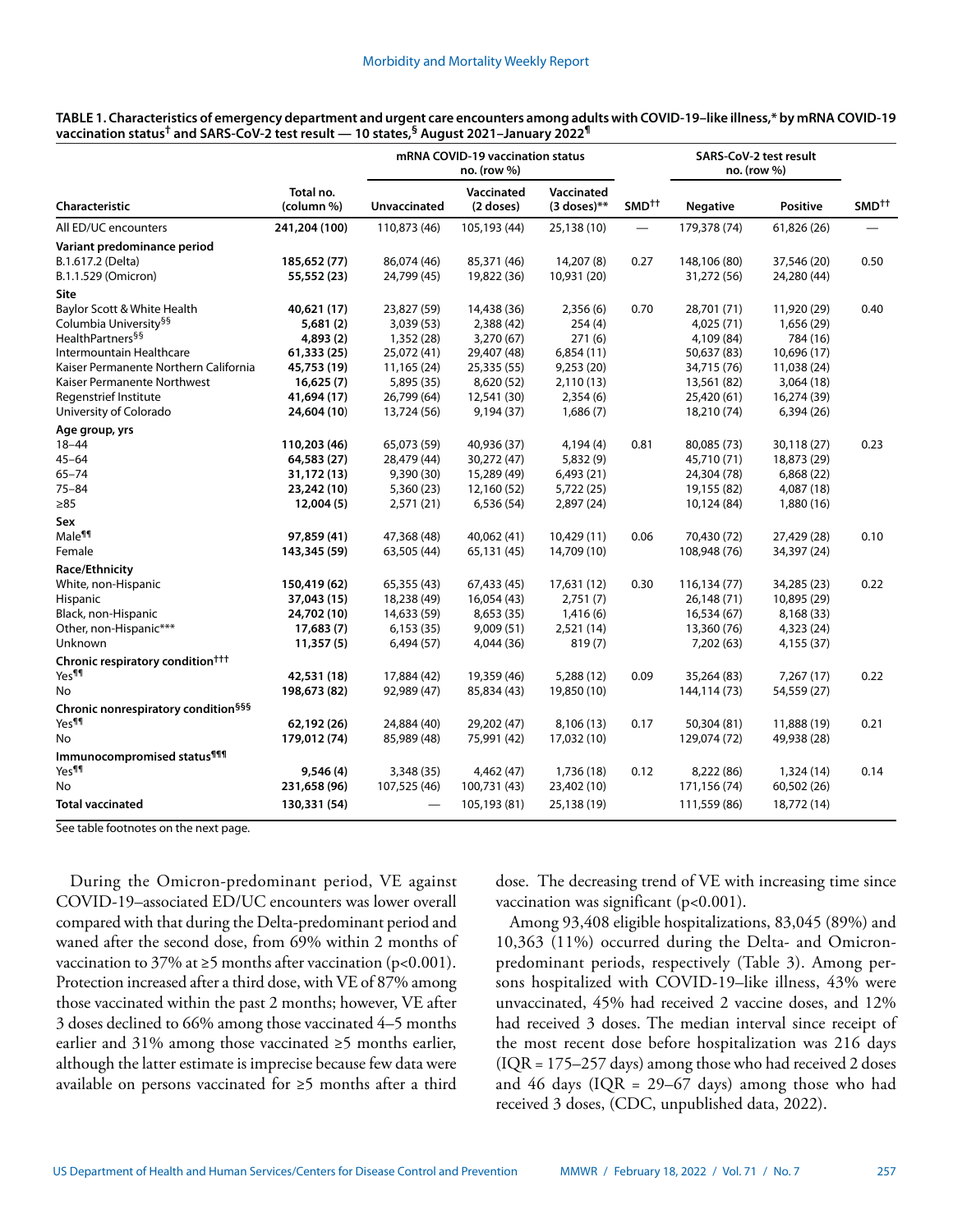|                                                                                      |                         | mRNA COVID-19 vaccination status<br>$no.$ (row $%$ ) |                         |                             |                   | <b>SARS-CoV-2 test result</b><br>$no.$ (row $%$ ) |                 |                   |
|--------------------------------------------------------------------------------------|-------------------------|------------------------------------------------------|-------------------------|-----------------------------|-------------------|---------------------------------------------------|-----------------|-------------------|
| <b>Characteristic</b>                                                                | Total no.<br>(column %) | Unvaccinated                                         | Vaccinated<br>(2 doses) | Vaccinated<br>$(3$ doses)** | SMD <sup>†</sup>  | <b>Negative</b>                                   | <b>Positive</b> | SMD <sup>++</sup> |
| Vaccine product                                                                      |                         |                                                      |                         |                             |                   |                                                   |                 |                   |
| Pfizer-BioNTech                                                                      | 79,806 (61)             | $\hspace{0.05cm}$                                    | 63,912 (80)             | 15,894 (20)                 | $\hspace{0.05cm}$ | 67,179 (84)                                       | 12,627 (16)     | 0.15              |
| Moderna                                                                              | 48,990 (38)             | $\overline{\phantom{m}}$                             | 41,046 (84)             | 7,944 (16)                  |                   | 42,980 (88)                                       | 6,010(12)       |                   |
| Combination of mRNA products                                                         | 1,535(1)                |                                                      | 235(15)                 | 1,300 (85)                  |                   | 1,400 (91)                                        | 135(9)          |                   |
| No. of doses received (interval from receipt of most recent dose to ED/UC encounter) |                         |                                                      |                         |                             |                   |                                                   |                 |                   |
| $2 (< 2$ mos)                                                                        | 4,808 (4)               |                                                      | 4,808 (100)             |                             |                   | 4,507 (94)                                        | 301(6)          | 0.38              |
| $2(2-3 \text{ mos})$                                                                 | 10,644 (8)              | --                                                   | 10,644 (100)            |                             |                   | 9,332 (88)                                        | 1,312(12)       |                   |
| 2 (4 mos)                                                                            | 10,175 (8)              |                                                      | 10,175 (100)            |                             |                   | 8,945 (88)                                        | 1,230(12)       |                   |
| $2$ ( $\geq$ 5 mos)                                                                  | 79,566 (61)             |                                                      | 79,566 (100)            |                             |                   | 65,922 (83)                                       | 13,644 (17)     |                   |
| $3 (< 2$ mos)                                                                        | 15,614 (12)             |                                                      | $\hspace{0.05cm}$       | 15,614 (100)                |                   | 14,694 (94)                                       | 920(6)          |                   |
| $3(2-3 \text{ mos})$                                                                 | 8,759(7)                |                                                      | $\hspace{0.05cm}$       | 8,759 (100)                 |                   | 7,639 (87)                                        | 1,120(13)       |                   |
| 3 (4 mos)                                                                            | 736(1)                  |                                                      |                         | 736 (100)                   |                   | 509 (69)                                          | 227 (31)        |                   |
| $3$ ( $\geq$ 5 mos)                                                                  | 29(0)                   |                                                      |                         | 29 (100)                    |                   | 11(38)                                            | 18(62)          |                   |

**TABLE 1. (***Continued***) Characteristics of emergency department and urgent care encounters among adults with COVID-19–like illness,\* by mRNA COVID-19 vaccination status† and SARS-CoV-2 test result — 10 states,§ August 2021–January 2022¶**

**Abbreviations:** ED = emergency department; ICD-9 = *International Classification of Diseases, Ninth Revision*; ICD-10 = *International Classification of Diseases, Tenth Revision;* SMD = standardized mean or proportion difference; UC = urgent care.

\* Medical events with a discharge code consistent with COVID-19–like illness were included. COVID-19–like illness diagnoses included acute respiratory illness (e.g., COVID-19, respiratory failure, or pneumonia) or related signs or symptoms (cough, fever, dyspnea, vomiting, or diarrhea) using ICD-9 and ICD-10 diagnosis codes. Clinician-ordered molecular assays (e.g., real-time reverse transcription–polymerase chain reaction) for SARS-CoV-2 occurring ≤14 days before to <72 hours after admission were included. Recipients of Janssen vaccine, 1 or >3 doses of an mRNA vaccine, and those for whom 1-13 days had elapsed since receipt of any dose were excluded.

† Vaccination was defined as having received the listed number of doses of an mRNA-based COVID-19 vaccine ≥14 days before the medical event index date, which was the date of respiratory specimen collection associated with the most recent positive or negative SARS-CoV-2 test result before medical event or the admission date if testing only occurred after the admission.

§ California, Colorado, Indiana, Minnesota, New York, Oregon, Texas, Utah, Washington, and Wisconsin.

¶ Partners contributing data on medical events and estimated date of Omicron predominance were in California (December 21), Colorado (December 19), Indiana (December 26), Minnesota and Wisconsin (December 25), New York (December 18), Oregon (December 24), Texas (December 16), Utah (December 24), and Washington (December 24). The study period began in September 2021 for partners located in Texas.

\*\* The "Vaccinated (3 doses)" category includes persons who have received a third dose in their primary series or have received a booster dose following their 2-dose primary series; the third dose could have been either a 100-*µ*g or 50-*µ*g dose of Moderna vaccine or a 30-*µ*g dose of the Pfizer-BioNTech vaccine.

†† An absolute SMD ≥0.20 indicates a nonnegligible difference in variable distributions between medical events for vaccinated versus unvaccinated patients. When calculating SMDs for differences in characteristics across mRNA COVID-19 vaccination status, the SMD was calculated as the average of the absolute value of the SMD for unvaccinated versus vaccinated with 2 doses and the absolute value of the SMD for unvaccinated versus vaccinated with 3 doses. All SMDs are reported as the absolute SMD.

§§ ED data at Columbia University Irving Medical Center and HealthPartners exclude encounters that were transferred to an inpatient setting.

¶¶ Referent group used for SMD calculations for dichotomous variables.

\*\*\* Other race includes Asian, Native Hawaiian or other Pacific islander, American Indian or Alaska Native, Other not listed, and multiple races.

††† Chronic respiratory condition was defined using ICD-9 and ICD-10 as the presence of discharge codes for asthma, chronic obstructive pulmonary disease, or other lung disease.

§§§ Chronic nonrespiratory condition was defined using ICD-9 and ICD-10 as the presence of discharge codes for heart failure, ischemic heart disease, hypertension, other heart disease, stroke, other cerebrovascular disease, diabetes type I or II, other diabetes, metabolic disease, clinical obesity, clinically underweight, renal disease, liver disease, blood disorder, immunosuppression, organ transplant, cancer, dementia, neurologic disorder, musculoskeletal disorder, or Down syndrome.

¶¶¶ Immunocompromised status was defined using ICD-9 and ICD-10 as the presence of discharge codes for solid malignancy, hematologic malignancy, rheumatologic or inflammatory disorder, other intrinsic immune condition or immunodeficiency, or organ or stem cell transplant.

During the Delta-predominant period, 2-dose VE against laboratory-confirmed COVID-19–associated hospitalizations declined with increasing time since vaccination and increased after a third dose (Table 2). Among recipients of 3 doses during the Delta-predominant period, VE against COVID-19– associated hospitalizations declined from 96% within 2 months of vaccination to 76% among those vaccinated ≥4 months earlier although the latter estimate is imprecise because few data were available on persons vaccinated for ≥4 months after a third dose during the Delta-predominant period (p<0.001 for test of trend in waning VE).

During the period of Omicron predominance, VE against COVID-19–associated hospitalizations was lower overall and waned with time since vaccination: VE after a second dose declined from 71% within 2 months of vaccination to 54% among those vaccinated  $\geq 5$  months earlier (p = 0.01). Among recipients of 3 doses, VE against COVID-19–associated hospitalizations declined from 91% among those vaccinated within the past 2 months to 78% among those vaccinated ≥4 months earlier (p<0.001).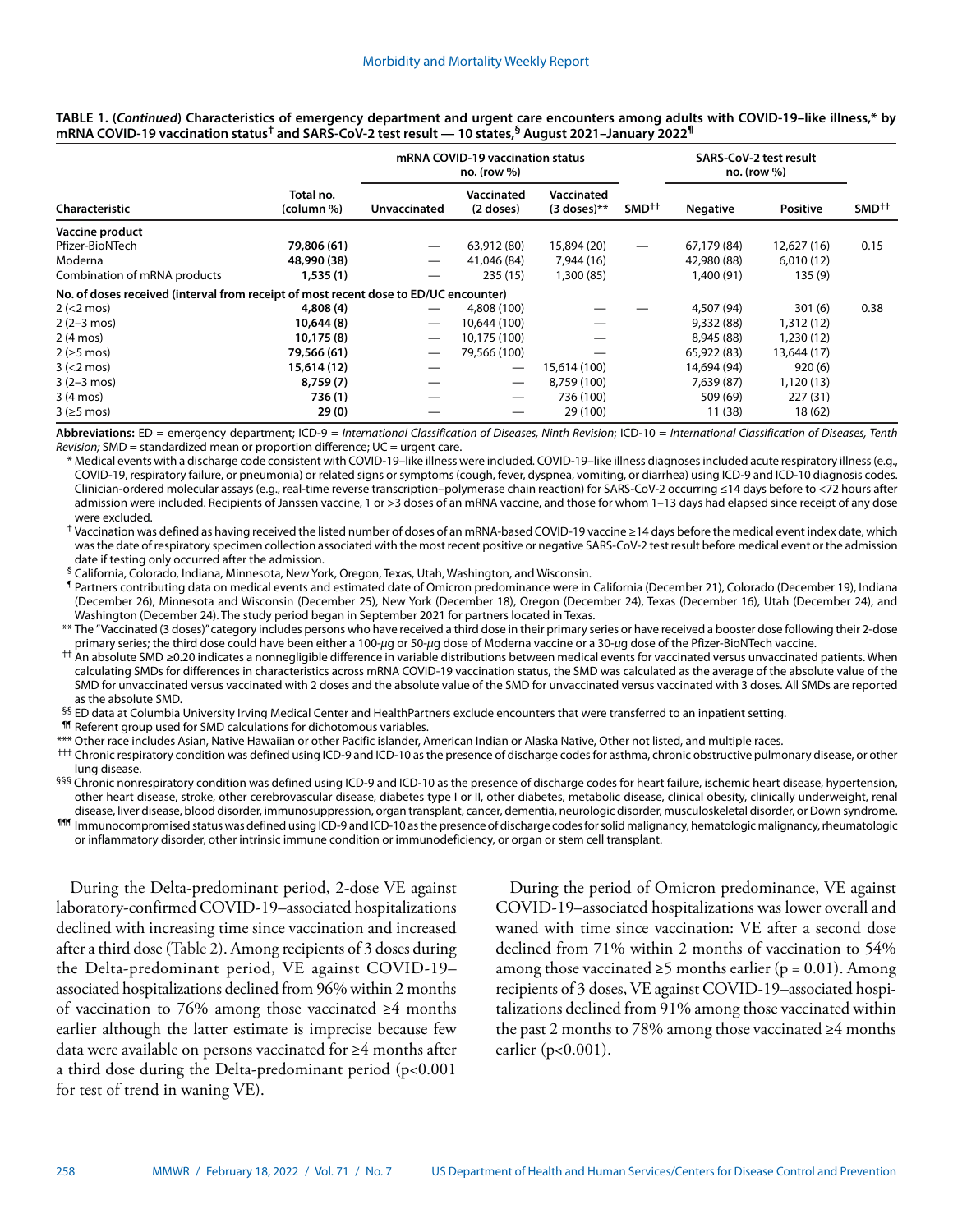**TABLE 2. mRNA COVID-19 vaccine effectiveness\* against laboratory-confirmed COVID-19–associated† emergency department and urgent care encounters and hospitalizations among adults aged ≥18 years, by number and timing of vaccine doses§ — VISION Network, 10 states,¶ August 2021–January 2022\*\***

| Characteristic             | Total   | SARS-CoV-2 positive test result<br>no. (%) | VE fully adjusted<br>% (95% CI)* | Waning trend p value <sup>††</sup> |  |
|----------------------------|---------|--------------------------------------------|----------------------------------|------------------------------------|--|
| <b>ED/UC encounters</b>    |         |                                            |                                  |                                    |  |
| Overall                    |         |                                            |                                  |                                    |  |
| Unvaccinated (Ref)         | 110,873 | 43,054 (39)                                |                                  |                                    |  |
| Any mRNA vaccine, 2 doses  | 105,193 | 16,487 (16)                                | 72 (72-73)                       | < 0.001                            |  |
| $<$ 2 mos                  | 4,808   | 301(6)                                     | 88 (87-90)                       |                                    |  |
| $2-3$ mos                  | 10,644  | 1,312 (12)                                 | $80(78 - 81)$                    |                                    |  |
| 4 mos                      | 10,175  | 1,230 (12)                                 | 79 (77-80)                       |                                    |  |
| $\geq$ 5 mos               | 79,566  | 13,644 (17)                                | 69 (68 - 70)                     |                                    |  |
| Any mRNA vaccine, 3 doses  | 25,138  | 2,285(9)                                   | 89 (89-90)                       | < 0.001                            |  |
| $<$ 2 mos                  | 15,614  | 920(6)                                     | 92 (91-93)                       |                                    |  |
| $2-3$ mos                  | 8,759   | 1,120 (13)                                 | $86(85 - 87)$                    |                                    |  |
| 4 mos                      | 736     | 227 (31)                                   | 75 (70-79)                       |                                    |  |
| $\geq$ 5 mos               | 29      | 18(62)                                     | $50(-7-77)$                      |                                    |  |
| Delta-predominant period   |         |                                            |                                  |                                    |  |
| Unvaccinated (Ref)         | 86,074  | 29,063 (34)                                |                                  |                                    |  |
| Any mRNA vaccine, 2 doses  | 85,371  | 8,136 (10)                                 | 80 (79-81)                       | < 0.001                            |  |
| $<$ 2 mos                  | 4,253   | 144(3)                                     | 92 (91-94)                       |                                    |  |
| $2-3$ mos                  | 8,662   | 527 (6)                                    | 88 (86-89)                       |                                    |  |
| 4 mos                      | 8,941   | 721 (8)                                    | 85 (83-86)                       |                                    |  |
| $\geq$ 5 mos               | 63,515  | 6,744(11)                                  | 77 (76-78)                       |                                    |  |
| Any mRNA vaccine, 3 doses  | 14,207  | 347 (2)                                    | 96 (95 - 96)                     | < 0.001                            |  |
| $<$ 2 mos                  | 10,621  | 210(2)                                     | 97 (96-97)                       |                                    |  |
| $2-3$ mos                  | 3,542   | 134(4)                                     | 93 (92-94)                       |                                    |  |
| $\geq$ 4 mos               | 44      | 3(7)                                       | 89 (64-97)                       |                                    |  |
| Omicron-predominant period |         |                                            |                                  |                                    |  |
| Unvaccinated (Ref)         | 24,799  | 13,991 (56)                                |                                  |                                    |  |
| Any mRNA vaccine, 2 doses  | 19,822  | 8,351 (42)                                 | $41(38-43)$                      | < 0.001                            |  |
| $<$ 2 mos                  | 555     | 157 (28)                                   | $69(62 - 75)$                    |                                    |  |
| $2-3$ mos                  | 1,982   | 785 (40)                                   | $50(45-55)$                      |                                    |  |
| 4 mos                      | 1,234   | 509 (41)                                   | $48(41-54)$                      |                                    |  |
| $\geq$ 5 mos               | 16,051  | 6,900 (43)                                 | 37 (34-40)                       |                                    |  |
| Any mRNA vaccine, 3 doses  | 10,931  | 1,938 (18)                                 | 83 (82-84)                       | < 0.001                            |  |
| $<$ 2 mos                  | 4,993   | 710 (14)                                   | $87(85 - 88)$                    |                                    |  |
| $2-3$ mos                  | 5,217   | 986 (19)                                   | 81 (79-82)                       |                                    |  |
| 4 mos                      | 692     | 224 (32)                                   | 66 (59-71)                       |                                    |  |
| $\geq$ 5 mos               | 29      | 18(62)                                     | $31 (-50 - 68)$                  |                                    |  |
| Hospitalizations           |         |                                            |                                  |                                    |  |
| Overall                    |         |                                            |                                  |                                    |  |
| Unvaccinated (Ref)         | 40,125  | 16,335 (41)                                |                                  |                                    |  |
| Any mRNA vaccine, 2 doses  | 42,326  | 4,294 (10)                                 | $82(81-83)$                      | < 0.001                            |  |
| $<$ 2 mos                  | 1,662   | 71 (4)                                     | 93 (91-94)                       |                                    |  |
| $2-3$ mos                  | 3,084   | 223(7)                                     | 88 (86-90)                       |                                    |  |
| 4 mos                      | 3,279   | 234(7)                                     | 89 (87-90)                       |                                    |  |
| $\geq$ 5 mos               | 34,301  | 3,766 (11)                                 | 80 (79-81)                       |                                    |  |

See table footnotes on the next page.

## **Discussion**

In a multistate analysis of 241,204 ED/UC encounters and 93,408 hospitalizations among adults with COVID-19–like illness during August 26, 2021–January 22, 2022, estimates of VE against laboratory-confirmed COVID-19 were lower during the Omicron-predominant than during the Deltapredominant period, after accounting for both number of vaccine doses received and time since vaccination. During both periods, VE after receipt of a third dose was always higher than VE following a second dose; however, VE waned with increasing time since vaccination. During the Omicron-predominant period, mRNA vaccination was highly effective against both COVID-19–associated ED/UC encounters (VE = 87%) and COVID-19 hospitalizations (VE = 91%) within 2 months after a third dose, but effectiveness waned, declining to 66% for prevention of COVID-19–associated ED/UC encounters by the fourth month after receipt of a third dose and to 78% for hospitalizations by the fourth month after receipt of a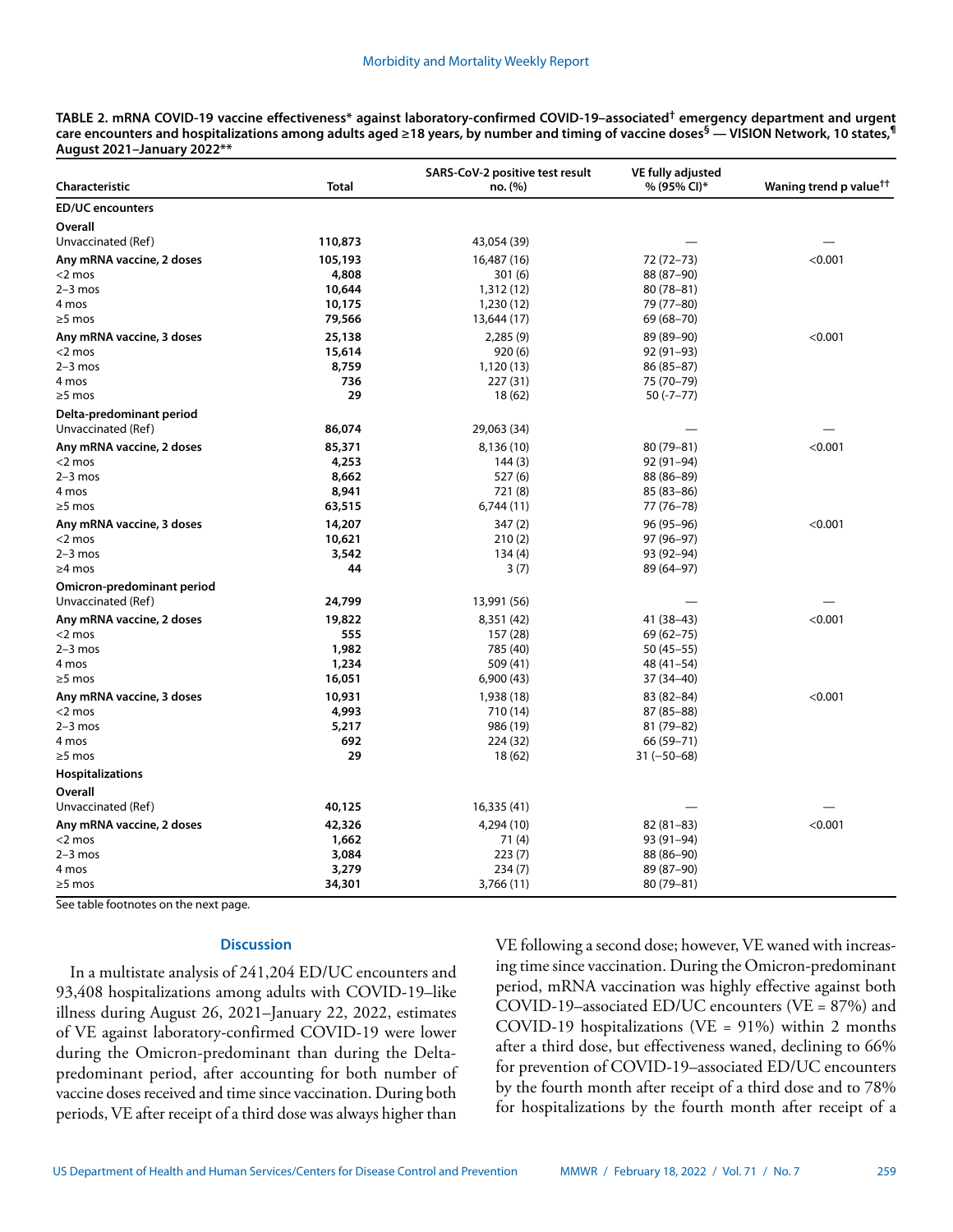**TABLE 2. (***Continued***) mRNA COVID-19 vaccine effectiveness\* against laboratory-confirmed COVID-19–associated† emergency department and urgent care encounters and hospitalizations among adults aged ≥18 years, by number and timing of vaccine doses§ — VISION Network, 10 states,¶ August 2021–January 2022\*\***

| Characteristic             | <b>Total</b> | SARS-CoV-2 positive test result<br>no. (%) | VE fully adjusted<br>% (95% CI)* | Waning trend p value <sup>††</sup> |
|----------------------------|--------------|--------------------------------------------|----------------------------------|------------------------------------|
| Any mRNA vaccine, 3 doses  | 10,957       | 471 (4)                                    | 93 (92-94)                       | < 0.001                            |
| $<$ 2 mos                  | 7,332        | 221(3)                                     | 95 (94-95)                       |                                    |
| $2-3$ mos                  | 3,413        | 211(6)                                     | 91 (89-92)                       |                                    |
| $\geq$ 4 mos               | 212          | 39(18)                                     | $81(72 - 87)$                    |                                    |
| Delta-predominant period   |              |                                            |                                  |                                    |
| Unvaccinated (Ref)         | 36,214       | 14,445 (40)                                |                                  |                                    |
| Any mRNA vaccine, 2 doses  | 38,707       | 3,315(9)                                   | 85 (84-85)                       | < 0.001                            |
| $<$ 2 mos                  | 1,574        | 49 (3)                                     | 94 (92-96)                       |                                    |
| $2-3$ mos                  | 2,790        | 154(6)                                     | 91 (89-92)                       |                                    |
| 4 mos                      | 3,129        | 192 (6)                                    | 90 (89-92)                       |                                    |
| $\geq$ 5 mos               | 31,214       | 2,920(9)                                   | $82(82-83)$                      |                                    |
| Any mRNA vaccine, 3 doses  | 8,124        | 195(2)                                     | 95 (95-96)                       | < 0.001                            |
| $<$ 2 mos                  | 6,071        | 118(2)                                     | 96 (95-97)                       |                                    |
| $2-3$ mos                  | 2,030        | 74 (4)                                     | 93 (91-95)                       |                                    |
| $\geq$ 4 mos               | 23           | 3(13)                                      | 76 (14-93)                       |                                    |
| Omicron-predominant period |              |                                            |                                  |                                    |
| Unvaccinated (Ref)         | 3,911        | 1,890 (48)                                 |                                  |                                    |
| Any mRNA vaccine, 2 doses  | 3,619        | 979 (27)                                   | 55 (50-60)                       | 0.01                               |
| $<$ 2 mos                  | 88           | 22(25)                                     | $71(51-83)$                      |                                    |
| $2-3$ mos                  | 294          | 69 (23)                                    | $65(53 - 74)$                    |                                    |
| 4 mos                      | 150          | 42 (28)                                    | 58 (38-71)                       |                                    |
| $\geq$ 5 mos               | 3,087        | 846 (27)                                   | 54 (48-59)                       |                                    |
| Any mRNA vaccine, 3 doses  | 2,833        | 276 (10)                                   | 88 (86-90)                       | < 0.001                            |
| $<$ 2 mos                  | 1,261        | 103(8)                                     | $91(88-93)$                      |                                    |
| $2-3$ mos                  | 1,383        | 137 (10)                                   | 88 (85-90)                       |                                    |
| $\geq$ 4 mos               | 189          | 36(19)                                     | 78 (67-85)                       |                                    |

**Abbreviations:** ED = emergency department; ICD-9 = *International Classification of Diseases, Ninth Revision*; ICD-10 *= International Classification of Diseases, Tenth Revision*; Ref = referent group; UC = urgent care; VE = vaccine effectiveness.

\* VE was calculated as [1 − odds ratio] x 100%, estimated using a test-negative design, conditioned on calendar week and geographic area, and adjusted for age, local virus circulation (percentage of SARS-CoV-2–positive results from testing within the counties surrounding the facility on the date of the encounter), propensity to be vaccinated (calculated separately for each VE estimate), and other factors. Generalized boosted regression tree methods were used to estimate the propensity to be vaccinated based on sociodemographic characteristics, underlying medical conditions, and facility characteristics.

† Medical events with a discharge code consistent with COVID-19–like illness were included. COVID-19–like illness diagnoses included acute respiratory illness (e.g., COVID-19, respiratory failure, or pneumonia) or related signs or symptoms (cough, fever, dyspnea, vomiting, or diarrhea) using ICD-9 and ICD-10 diagnosis codes. Clinician-ordered molecular assays (e.g., real-time reverse transcription–polymerase chain reaction) for SARS-CoV-2 occurring ≤14 days before to <72 hours after admission were included. Recipients of Janssen vaccine, 1 or >3 doses of an mRNA vaccine, and those for whom <14 days had elapsed since receipt of any dose were excluded.

§ Vaccination status was documented in electronic health records and immunization registries and was defined as having received the listed number of doses of an mRNA-based COVID-19 vaccine ≥14 days before the medical event index date. Index date was defined as the date of respiratory specimen collection associated with the most recent positive or negative SARS-CoV-2 test result before the medical event or the admission date if testing only occurred after the admission. Persons categorized as having received 3 vaccine doses include those who received a third dose in their primary series or received a booster dose after their 2 dose primary series; the third dose could have been either a 100-*µ*g or 50-*µ*g dose of Moderna vaccine or a 30-*µ*g dose of the Pfizer-BioNTech vaccine.

¶ California, Colorado, Indiana, Minnesota, New York, Oregon, Texas, Utah, Washington, and Wisconsin.

\*\* Partners contributing data on medical events and estimated dates of Omicron predominance were in California (December 21), Colorado (December 19), Indiana (December 26), Minnesota and Wisconsin (December 25), New York (December 18), Oregon (December 24), Texas (December 16), Utah (December 24), and Washington (December 24). The study period began in September 2021 for partners located in Texas.

†† p-value for test of linear trendline fitted to VE estimates across ordinal categories of time since vaccination (<2 months = 0; 2–3 months = 1, 4 months = 2,  $\geq$ 5 months = 3).

third dose. The finding of lower VE for 2 or 3 doses during the Omicron-predominant period is consistent with previous reports from the VISION network and others<sup>999</sup>,\*\*\*\* (2,7). Waning of VE after receipt of a third dose of mRNA vaccine has also been observed in Israel (*8*) and in preliminary reports from the VISION Network (*2*). This analysis enhances an

\*\*\*\* <https://www.medrxiv.org/content/10.1101/2021.12.20.21267966v3>

earlier VISION Network report (*2*) by extending the Omicron study period to January 22, 2022, providing a more detailed breakdown of time since vaccination, and using an analytic technique that better controls for potential confounding by calendar week and geographic area. By comparing COVID-19 test-positive case-patients with COVID-19 test-negative control patients in the same geographic area and for whom f11 https://www.medrxiv.org/content/10.1101/2021.12.14.21267615v1 encounter index dates occurred within the same week, bias in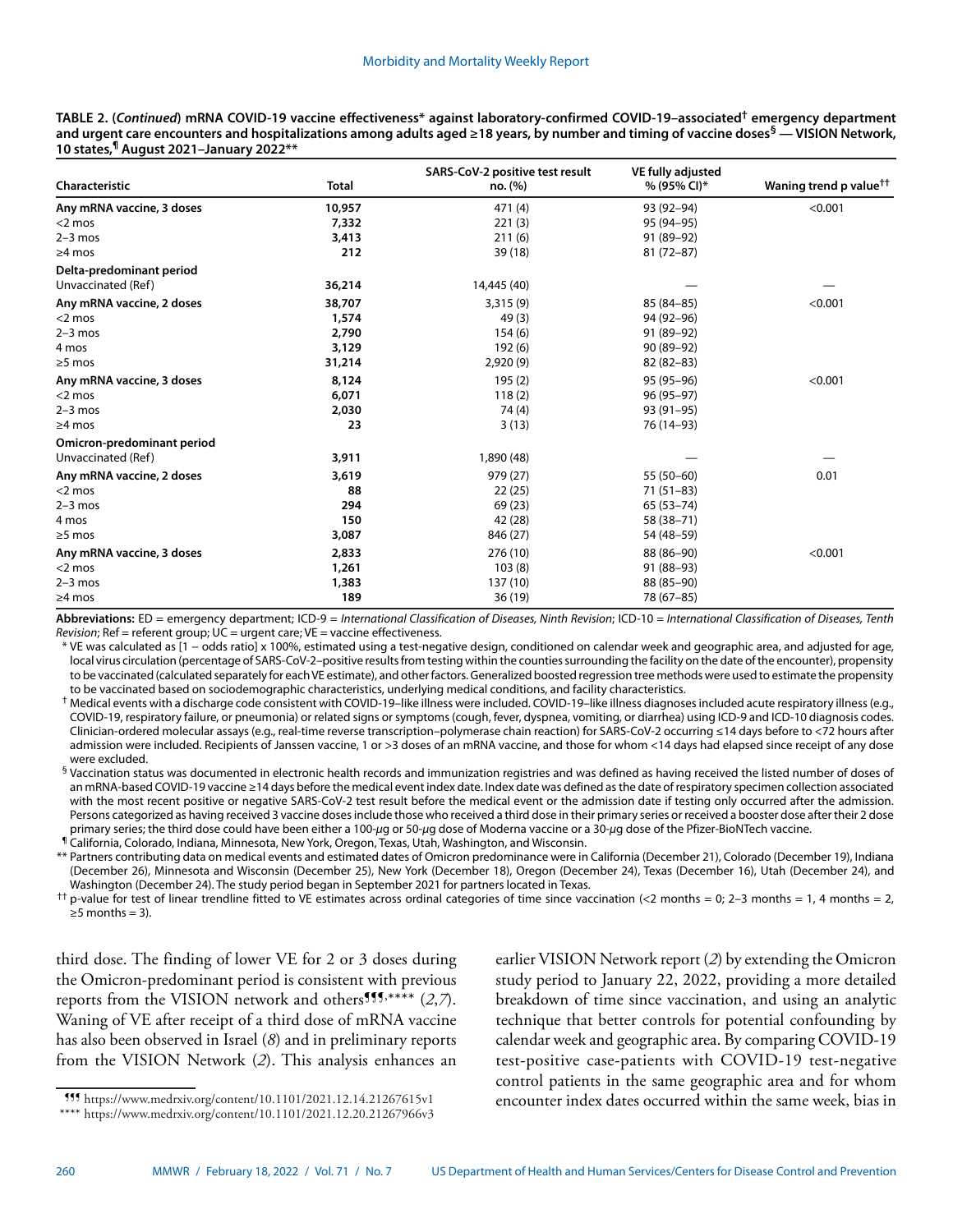|                                                 |                         |              | mRNA COVID-19 vaccination status,<br>no. (row %) |                             |                   | SARS-CoV-2 test result,<br>no. (row %) |                 |                   |
|-------------------------------------------------|-------------------------|--------------|--------------------------------------------------|-----------------------------|-------------------|----------------------------------------|-----------------|-------------------|
| Characteristic                                  | Total no.<br>(column %) | Unvaccinated | Vaccinated<br>(2 doses)                          | Vaccinated<br>$(3$ doses)** | SMD <sup>++</sup> | <b>Negative</b>                        | <b>Positive</b> | SMD <sup>++</sup> |
| All hospitalizations                            | 93,408 (100)            | 40,125 (43)  | 42,326 (45)                                      | 10,957 (12)                 |                   | 72,308 (77)                            | 21,100 (23)     |                   |
| Variant predominance period                     |                         |              |                                                  |                             |                   |                                        |                 |                   |
| B.1.617.2 (Delta)                               | 83,045 (89)             | 36,214 (44)  | 38,707 (47)                                      | 8,124 (10)                  | 0.24              | 65,090 (78)                            | 17,955 (22)     | 0.15              |
| B.1.1.529 (Omicron)                             | 10,363 (11)             | 3,911 (38)   | 3,619(35)                                        | 2,833(27)                   |                   | 7,218 (70)                             | 3,145 (30)      |                   |
| Site                                            |                         |              |                                                  |                             |                   |                                        |                 |                   |
| Baylor Scott & White Health                     | 17,110 (18)             | 8,688 (51)   | 7,182 (42)                                       | 1,240(7)                    | 0.67              | 13,772 (80)                            | 3,338 (20)      | 0.43              |
| Columbia University                             | 3,491 (4)               | 1,494 (43)   | 1,723 (49)                                       | 274(8)                      |                   | 2,908 (83)                             | 583 (17)        |                   |
| <b>HealthPartners</b>                           | 1,096(1)                | 253(23)      | 777 (71)                                         | 66(6)                       |                   | 966 (88)                               | 130 (12)        |                   |
| Intermountain Healthcare                        | 8,070 (9)               | 3,741 (46)   | 3,299 (41)                                       | 1,030(13)                   |                   | 5,643 (70)                             | 2,427 (30)      |                   |
| Kaiser Permanente Northern<br>California        | 23,236 (25)             | 4,967 (21)   | 13,264 (57)                                      | 5,005 (22)                  |                   | 19,952 (86)                            | 3,284 (14)      |                   |
| Kaiser Permanente Northwest                     | 4,170 (5)               | 1,702 (41)   | 1,988 (48)                                       | 480 (12)                    |                   | 3,371 (81)                             | 799 (19)        |                   |
| Regenstrief Institute                           | 25,131 (27)             | 13,891 (55)  | 9,415 (37)                                       | 1,825(7)                    |                   | 16,897 (67)                            | 8,234 (33)      |                   |
| University of Colorado                          | 11,104 (12)             | 5,389 (49)   | 4,678 (42)                                       | 1,037(9)                    |                   | 8,799 (79)                             | 2,305 (21)      |                   |
| Age group, yrs                                  |                         |              |                                                  |                             |                   |                                        |                 |                   |
| 18-44                                           | 17,919 (19)             | 11,649 (65)  | 5,550 (31)                                       | 720(4)                      | 0.75              | 12,998 (73)                            | 4,921 (27)      | 0.32              |
| 45–64                                           | 25,620 (27)             | 13,426 (52)  | 10,470 (41)                                      | 1,724(7)                    |                   | 18,278 (71)                            | 7,342 (29)      |                   |
| 65–74                                           | 20,947 (22)             | 7,369 (35)   | 10,471 (50)                                      | 3,107 (15)                  |                   | 16,775 (80)                            | 4,172 (20)      |                   |
| 75–84                                           | 18,316 (20)             | 5,003(27)    | 9,874 (54)                                       | 3,439 (19)                  |                   | 15,215 (83)                            | 3,101 (17)      |                   |
| ≥85                                             | 10,606 (11)             | 2,678 (25)   | 5,961 (56)                                       | 1,967 (19)                  |                   | 9,042(85)                              | 1,564(15)       |                   |
| Sex                                             |                         |              |                                                  |                             |                   |                                        |                 |                   |
| Male <sup>§§</sup>                              | 42,175 (45)             | 18,619 (44)  | 18,465 (44)                                      | 5,091 (12)                  | 0.03              | 31,609 (75)                            | 10,566 (25)     | 0.13              |
| Female                                          | 51,233 (55)             | 21,506 (42)  | 23,861 (47)                                      | 5,866 (11)                  |                   | 40,699 (79)                            | 10,534 (21)     |                   |
| Race/Ethnicity                                  |                         |              |                                                  |                             |                   |                                        |                 |                   |
| White, non-Hispanic                             | 60,285 (65)             | 24,582 (41)  | 27,842 (46)                                      | 7,861 (13)                  | 0.28              | 47,171 (78)                            | 13,114 (22)     | 0.16              |
| Hispanic                                        | 11,752 (13)             | 5,559 (47)   | 5,194 (44)                                       | 999(9)                      |                   | 8,680 (74)                             | 3,072 (26)      |                   |
| Black, non-Hispanic                             | 10,360 (11)             | 5,447 (53)   | 4,200 (41)                                       | 713(7)                      |                   | 8,077 (78)                             | 2,283 (22)      |                   |
| Other, non-Hispanic <sup>¶¶</sup>               | 7,199 (8)               | 2,379 (33)   | 3,722 (52)                                       | 1,098 (15)                  |                   | 5,845 (81)                             | 1,354 (19)      |                   |
| Unknown                                         | 3,812 (4)               | 2,158 (57)   | 1,368 (36)                                       | 286 (8)                     |                   | 2,535(67)                              | 1,277 (33)      |                   |
| Chronic respiratory condition***                |                         |              |                                                  |                             |                   |                                        |                 |                   |
| Yes <sup>§§</sup>                               | 59,525 (64)             | 24,741 (42)  | 27,360 (46)                                      | 7,424 (12)                  | 0.10              | 46,548 (78)                            | 12,977 (22)     | 0.06              |
| No                                              | 33,883 (36)             | 15,384 (45)  | 14,966 (44)                                      | 3,533(10)                   |                   | 25,760 (76)                            | 8,123 (24)      |                   |
| Chronic nonrespiratory condition <sup>†††</sup> |                         |              |                                                  |                             |                   |                                        |                 |                   |
| Yes <sup>§§</sup>                               | 79,433 (85)             | 31,480 (40)  | 37,798 (48)                                      | 10,155 (13)                 | 0.36              | 63,475 (80)                            | 15,958 (20)     | 0.32              |
| No                                              | 13,975 (15)             | 8,645 (62)   | 4,528 (32)                                       | 802(6)                      |                   | 8,833 (63)                             | 5,142 (37)      |                   |
| Immunocompromised status <sup>§§§</sup>         |                         |              |                                                  |                             |                   |                                        |                 |                   |
| Yes <sup>§§</sup>                               | 19,401 (21)             | 5,988 (31)   | 9,755 (50)                                       | 3,658(19)                   | 0.33              | 16,969 (87)                            | 2,432(13)       | 0.32              |
| No                                              | 74,007 (79)             | 34,137 (46)  | 32,571 (44)                                      | 7,299 (10)                  |                   | 55,339 (75)                            | 18,668 (25)     |                   |
| <b>Total vaccinated</b>                         | 53,283 (57)             |              | 42,326 (79)                                      | 10,957 (21)                 |                   | 48,518 (91)                            | 4,765(9)        |                   |

## **TABLE 3. Characteristics of hospitalizations among adults with COVID-19–like illness,\* by mRNA COVID-19 vaccination status† and SARS-CoV-2 test result — 10 states,§ August 2021–January 2022¶**

See table footnotes on the next page.

VE estimates resulting from temporal and spatial variations in virus circulation and vaccine coverage was reduced.

The findings in this report are subject to at least seven limitations. First, because this study was designed to estimate VE against COVID-19–associated ED/UC visits or hospitalizations, VE estimates from this study do not include COVID-19 infections that were not medically attended. Second, the median interval from receipt of a third dose to medical encounters was 49 days; thus, the observed performance of a third dose is limited to a relatively short period after vaccination. Third, the small number of COVID-19 test-positive patients in the most remote time-since-vaccination groups reduced the precision of the VE estimates for those groups (e.g., ≥5 months). Fourth, variations in waning of VE by age group, immunocompromised status, other indicators of underlying health status, or vaccine product have not yet been examined. This study could not distinguish whether a third dose was received as an additional dose as part of a primary series (as recommended for immunocompromised persons) or as a booster dose after completion of a primary series. Further research should evaluate waning VE of a third primary dose among immunocompromised adults compared with waning of VE after a booster dose among immunocompetent adults. Fifth, despite adjustments to account for differences between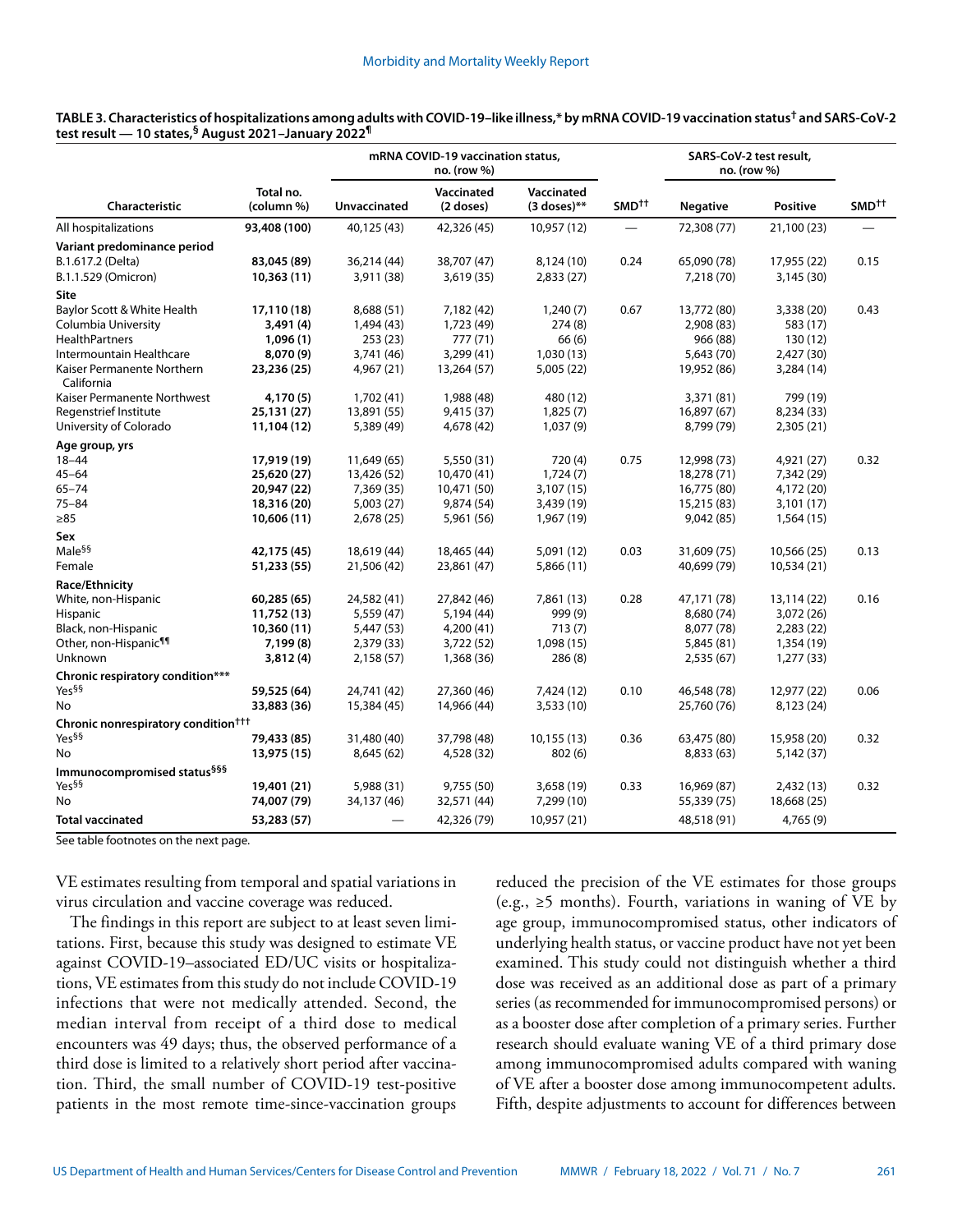|                                                                                      |                         | mRNA COVID-19 vaccination status.<br>$no.$ (row $%$ ) |                                 |                             |                   | SARS-CoV-2 test result.<br>$no.$ (row $%$ ) |                 |                   |
|--------------------------------------------------------------------------------------|-------------------------|-------------------------------------------------------|---------------------------------|-----------------------------|-------------------|---------------------------------------------|-----------------|-------------------|
| Characteristic                                                                       | Total no.<br>(column %) | Unvaccinated                                          | Vaccinated<br>(2 doses)         | Vaccinated<br>$(3$ doses)** | SMD <sup>++</sup> | <b>Negative</b>                             | <b>Positive</b> | SMD <sup>++</sup> |
| Vaccine product                                                                      |                         |                                                       |                                 |                             |                   |                                             |                 |                   |
| Pfizer-BioNTech                                                                      | 31,460 (59)             | $\overline{\phantom{m}}$                              | 24,382 (78)                     | 7.078 (22)                  |                   | 28,339 (90)                                 | 3,121(10)       | 0.15              |
| Moderna                                                                              | 21,349 (40)             | $\hspace{0.05cm}$                                     | 17,850 (84)                     | 3,499 (16)                  |                   | 19,731 (92)                                 | 1,618(8)        |                   |
| Combination of mRNA products                                                         | 474 (1)                 |                                                       | 94 (20)                         | 380 (80)                    |                   | 448 (95)                                    | 26(5)           |                   |
| No. of doses received (interval from receipt of most recent dose to hospitalization) |                         |                                                       |                                 |                             |                   |                                             |                 |                   |
| $2 (< 2$ mos)                                                                        | 1,662(3)                | $\overline{\phantom{m}}$                              | 1,662 (100)                     |                             |                   | 1,591 (96)                                  | 71(4)           | 0.42              |
| $2(2-3 \text{ mos})$                                                                 | 3,084(6)                | $\hspace{0.05cm}$                                     | 3,084 (100)                     |                             |                   | 2,861 (93)                                  | 223(7)          |                   |
| $2(4 \text{ mos})$                                                                   | 3.279(6)                | $\hspace{0.05cm}$                                     | 3,279 (100)                     |                             |                   | 3.045(93)                                   | 234(7)          |                   |
| $2$ ( $\geq$ 5 mos)                                                                  | 34,301 (64)             | $\hspace{0.05cm}$                                     | 34,301 (100)                    |                             |                   | 30,535 (89)                                 | 3,766(11)       |                   |
| $3 (< 2$ mos                                                                         | 7,332 (14)              | —                                                     | $\hspace{0.1mm}-\hspace{0.1mm}$ | 7,332 (100)                 |                   | 7.111(97)                                   | 221(3)          |                   |
| $3(2-3 \text{ mos})$                                                                 | 3,413(6)                |                                                       | $\hspace{0.05cm}$               | 3,413 (100)                 |                   | 3,202 (94)                                  | 211(6)          |                   |
| $3$ ( $\geq$ 4 mos)                                                                  | 212(0)                  |                                                       |                                 | 212 (100)                   |                   | 173 (82)                                    | 39(18)          |                   |

## **TABLE 3. (***Continued***) Characteristics of hospitalizations among adults with COVID-19–like illness,\* by mRNA COVID-19 vaccination status† and SARS-CoV-2 test result — 10 states,§ August 2021–January 2022¶**

**Abbreviations:** ICD-9 = *International Classification of Diseases, Ninth Revision*; ICD-10 *= International Classification of Diseases, Tenth Revision*; SMD= standardized mean or proportion difference.

\* Medical events with a discharge code consistent with COVID-19–like illness were included. COVID-19–like illness diagnoses included acute respiratory illness (e.g., COVID-19, respiratory failure, or pneumonia) or related signs or symptoms (cough, fever, dyspnea, vomiting, or diarrhea) using ICD-9 and ICD-10 diagnosis codes. Clinician-ordered molecular assays (e.g., real-time reverse transcription–polymerase chain reaction) for SARS-CoV-2 occurring ≤14 days before to <72 hours after admission were included. Recipients of Janssen vaccine, 1 or >3 doses of an mRNA vaccine, and those for whom 1–13 days had elapsed since receipt of any dose were excluded.

† Vaccination was defined as having received the listed number of doses of an mRNA-based COVID-19 vaccine ≥14 days before the medical event index date, which was the date of respiratory specimen collection associated with the most recent positive or negative SARS-CoV-2 test result before medical event or the admission date if testing only occurred after the admission.

§ California, Colorado, Indiana, Minnesota, New York, Oregon, Texas, Utah, Washington, and Wisconsin.

¶ Partners contributing data on medical events and estimated date of Omicron predominance were in California (December 21), Colorado (December 19), Indiana (December 26), Minnesota and Wisconsin (December 25), New York (December 18), Oregon (December 24), Texas (December 16), Utah (December 24), and Washington (December 24). The study period began in September 2021 for partners located in Texas.

\*\* Persons categorized as having received 3 vaccine doses include those who have received a third dose in their primary series or have received a booster dose following their 2-dose primary series; the third dose could have been either a 100-*µ*g or 50-*µ*g dose of Moderna vaccine or a 30-*µ*g dose of the Pfizer-BioNTech vaccine.

†† An absolute SMD ≥0.20 indicates a nonnegligible difference in variable distributions between medical events for vaccinated versus unvaccinated patients. When calculating SMDs for differences of characteristics across mRNA COVID-19 vaccination status, the SMD was calculated as the average of the absolute value of the SMD for unvaccinated versus vaccinated with 2 doses and the absolute value of the SMD for unvaccinated versus vaccinated with 3 doses. All SMDs are reported as the absolute SMD.

§§ Indicates the referent group used for SMD calculations for dichotomous variables.

¶¶ Other race includes Asian, Native Hawaiian or other Pacific islander, American Indian or Alaska Native, Other not listed, and multiple races.

\*\*\* Chronic respiratory condition was defined using ICD-9 and ICD-10 as the presence of discharge codes for asthma, chronic obstructive pulmonary disease, or other lung disease.

††† Chronic nonrespiratory condition was defined using ICD-9 and CD-10 as the presence of discharge codes for heart failure, ischemic heart disease, hypertension, other heart disease, stroke, other cerebrovascular disease, diabetes type I or II, other diabetes, metabolic disease, clinical obesity, clinically underweight, renal disease, liver disease, blood disorder, immunosuppression, organ transplant, cancer, dementia, neurologic disorder, musculoskeletal disorder, or Down syndrome.

<sup>§§§</sup> Immunocompromised status was defined using ICD-9 and ICD-10 as the presence of discharge codes for solid malignancy, hematologic malignancy, rheumatologic or inflammatory disorder, other intrinsic immune condition or immunodeficiency, or organ or stem cell transplant.

unvaccinated and vaccinated persons, VE estimates might have been biased by residual differences between these groups with respect to immunocompromised status and other health conditions, as well as from unmeasured behaviors (e.g., mask use and close contact with persons with COVID-19). For example, insufficient adjustment for immunocompromised status might have biased the estimates of VE downward among persons most remote from receipt of a third dose. Sixth, genetic characterization of patients' viruses was not available, and analyses relied on dates when the Omicron variant became locally predominant based on surveillance data; therefore, the Omicron period of predominance in this study likely includes some medical encounters associated with the Delta variant. Finally, although the facilities in this study serve heterogeneous

populations in 10 states, the findings might not be generalizable to the U.S. population.

These findings underscore the importance of receiving a third dose of mRNA COVID-19 vaccine to prevent both COVID-19–associated ED/UC encounters and COVID-19 hospitalizations among adults. The finding that protection conferred by mRNA vaccines waned in the months after receipt of a third vaccine dose reinforces the importance of further consideration of additional doses to sustain or improve protection against COVID-19–associated ED/UC encounters and COVID-19 hospitalizations. All eligible persons should remain up to date with recommended COVID-19 vaccinations to best protect against COVID-19–associated hospitalizations and ED/UC visits.